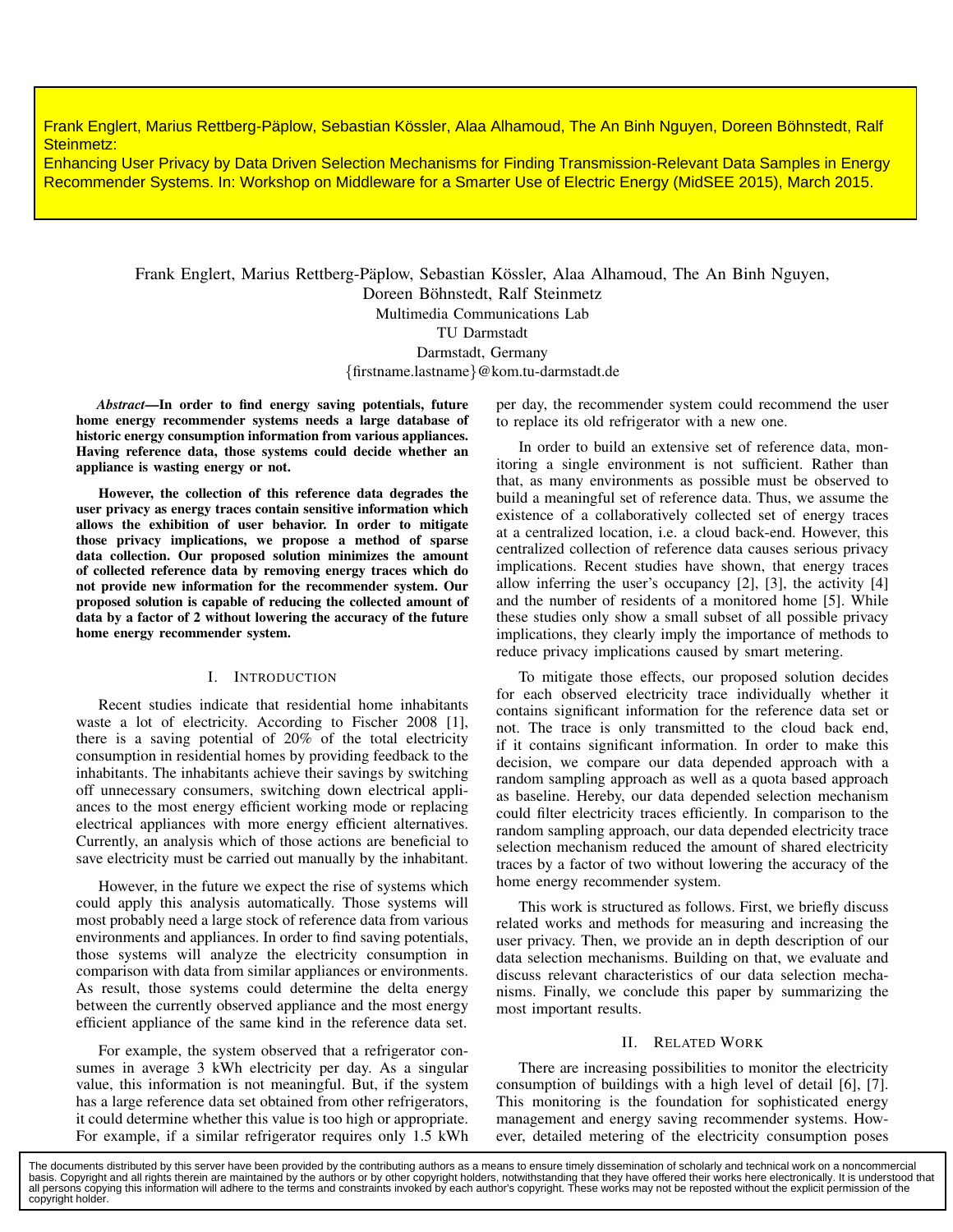several threats for the user privacy. With an increasing amount of collected data, more and more threats on the user privacy become possible. Even with low time resolution, e.g., 15 minutes sampling interval of whole house metering, it becomes possible to infer occupancy and demographic information on the inhabitants [3], [5], [2]. Higher sample rates even allow to infer present electrical appliances [8], user activities and common user patterns [4], [9]. An illustrative example of those privacy threads is the possibility to infer the TV program from the electricity consumption of a television. As shown by [10], having time stamped secondly electricity metering data of a television, it becomes possible to deduct the exact TV program watched by the user of a television.

In our opinion, relying on cryptographic methods or anonymizing routing protocols (c.f.[11], [12]) for protecting the user privacy is no viable solution to this problem. While those methods are important factors to decouple the personal references from the collected data, cryptographic methods do not reduce the amount of privacy threatening data. It still remains possible for the data collector to re-use the collected data for other purposes. Thus, we will focus on methods to reduce the amount of collected data to the bare minimum.

Three main challenges [13] must be solved in order to enhance the user privacy. First, a solution is needed to make the privacy measurable. Next, good trade-off between data quality and privacy must be found. Last but not least, the user should have the possibility to fine-tune privacy relevant settings in order to maintain a high perceived privacy. In order to enhance the user privacy, measurements should be able to incorporate the achieved level of privacy. Kalogridis [11] expresses three metrics which could be used to quantify the privacy level. Namely, those metrics are either based on the entropy, cluster analysis or regression. However, as those metrics are tailored to whole household energy measurements, they are not applicable in our use case with multiple data streams from different appliances. To increase the user privacy of smart meter installations, many researchers [14], [15], [11] recommend the installation of buffer batteries to average variances in the electricity consumption of a domestic home. By installing buffer batteries between the electrical consumers and the smart meter, the real power draw can be decoupled from the observable power draw. Thus, it becomes possible to smoothen or reshape the electricity consumption such that the privacy implications are reduced. Furthermore, those systems could be used to decrease the electricity bill by shifting the electricity demand to low-price time windows [15]. A more general analysis of methods for finding a good tradeoff between privacy and data quality was done by Reinhardt et al. [16]. This work focused on general methods to enhance the user privacy by preprocessing the smart meter data. More specifically, four different privacy enhancing algorithms were used to determine their effect on the user privacy as well as on the data quality.

### III. ENERGY RECOMMENDER SYSTEMS

Figure 1 shows the architecture of a home energy recommender system. Those systems measure the electricity consumption of all present electrical devices on appliance level. This is achieved either by designated sensor nodes or by using non-intrusive appliance load monitoring approaches[17]. The

TABLE I. DATA GRANULARITY REQUIREMENTS FOR DIFFERENT KINDS OF FEEDBACK

| <b>Kind of Feedback</b>         | Aggregated<br>Data | Time<br><b>Resolution</b> | Reference<br>Data |
|---------------------------------|--------------------|---------------------------|-------------------|
| <b>Total Consumption</b>        | yes                | hoursdays                 | yes               |
| Device Level Consumption        | n <sub>0</sub>     | hoursdays                 | no                |
| Highlight standby appliances    | n <sub>O</sub>     | minutes                   | no                |
| Recommend device replacement    | n <sub>O</sub>     | minutes                   | yes               |
| Recommend better operating mode | n <sub>O</sub>     | seconds                   | yes               |
| Recommend device maintenance    | n <sub>O</sub>     | seconds                   | yes               |

collected electricity consumption stream is then forwarded to the Recommender Algorithm which compares the observed electricity consumption for each appliance with previously recorded electricity consumptions to find saving potentials. As result, those algorithms could rank the observed electricity consumption with other appliances of the same kind or useful for the same purpose. Depending on the kind of recommendation, different data granularity levels are required. Those are shown in Table I. E.g. for comparing the total electricity consumption with the electricity consumption of friends or similar households, aggregated data with a time resolution in the range of multiple hours can be used. With increasing detail level, finer granularity levels of data are required to derive those recommendations. Usually, home energy recommender systems consist of two parts. Firstly, there are sensors and a gateway node physically installed in each residential home. Secondly, a centralized server ("cloud back-end") collects reference data sets from all connected home installations. In order to keep the reference data set up to date, the collected electricity traces are uploaded to a cloud monitoring. The local part of the system is assumed to be under full control of the user and thus poses no privacy implications. As a consequence, our work aims for limiting the privacy implications caused by the data uploaded to the cloud back end.

One of the most prominent home energy recommender system was implemented by Plugwise<sup>1</sup>. This company offers Zigbee based smart meters which could be plugged between the wall outlet and arbitrary electrical appliances. The main purpose of Plugwise sensors is to provide user feedback about the electricity consumption. However, the Plugwise software is also capable of uploading the observed readings to a cloud back end  $2$ . Currently, Plugwise is capable of giving feedback to the users which and how much electricity is consumed by present appliances. However, Plugwise announced plans, to build more detailed energy feedback systems based on the collected electricity information in the near future.

#### IV. APPROACHES FOR DATA MINIMIZATION

In the last section, we described the general working principle of home energy recommender systems. Building upon that, we now describe our contribution to improve the user privacy of those systems. To do so, our proposed solutions extend the Data Uploader with a selection mechanism to decide whether a particular electricity trace from a particular appliance together with its corresponding appliance label should be uploaded or not. This selection mechanism takes an electricity trace and

<sup>1</sup>http://www.plugwise.com

<sup>2</sup>Side-note: Early versions of the Plugwise Source software uploaded all observed electricity readings together with the device names regardless if the user disabled this feature or not. Due to serious privacy concerns in their user community, Plugwise decided to stop this behavior.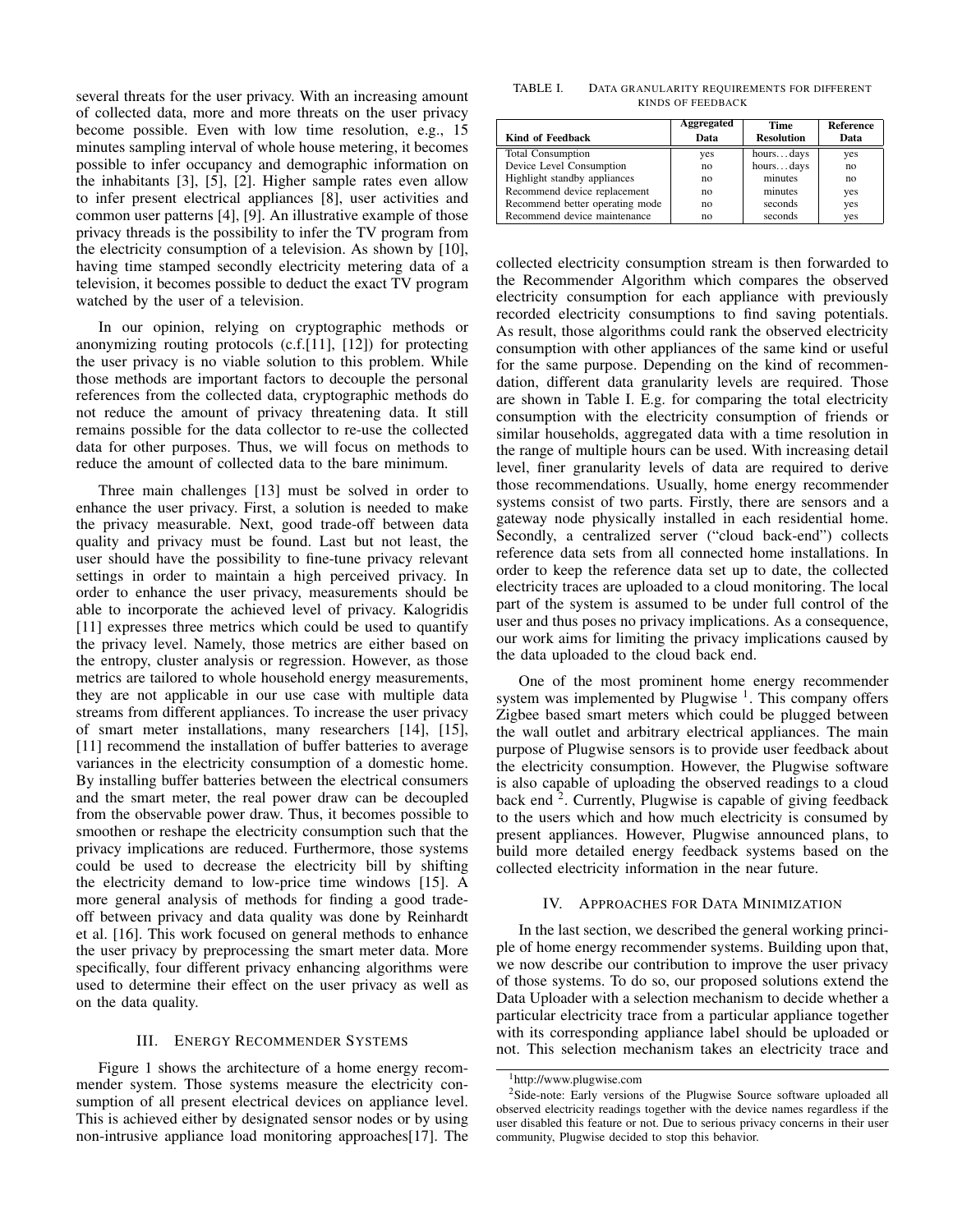

Fig. 1. Architecture of a future home energy recommender system



Fig. 2. Extended system architecture with our selection mechanisms.

a locally available subset of the reference data set as input and makes a binary decision if a electricity trace should be uploaded. An electricity trace in this context is a time series of power readings for a particular appliance. This time series starts when the device is switched on and stops when the device is switched off. With other words, the start event of this time series is indicated by a power reading above 0W and the stop event occurs when the power reading of the device under measure goes down to 0W again. For book-keeping purposes, all electricity traces are stored in a local data set with historic electricity traces. It is important to mention, that our enhanced data uploader removes the time relation of the obtained energy traces. Furthermore, it defers the upload process to a hardcoded time window which is the same for all instances. The time relation of electricity traces is most probably not required for energy analysis. Thus, this information should not be collected at all if respecting the user's privacy is required. Having given a high level overview, it is time to describe the core working principle of our solution. In the next subsections, we will describe the implementation of our three data selection mechanisms. Fig. 1. Acceleration of the matrix of the matrix of the term is determined to the energy recommender system and the dropping of the the upload of the matrix of the system and the upper spectral of the matrix of the matrix

### *A. Random Sampling*

The general idea of the random sampling selection method is rather simple. The decision, whether an electricity trace should be uploaded or not is based on a random variable. Technically spoken, our algorithm draws a number from an equally distributed random number generator. If the value of the number is above a certain threshold, the electricity trace is uploaded to the cloud back end. Otherwise, the electricity



Fig. 3. Exemplary visualization of the Data Depended heuristic for novel information discovery

The dropping probability of this selection method could either be constant or changing over time. This raises the question how to determine a good function to approximate the dropping probability. If the dropping probability is too low, there is no enhancement of the user privacy. On the other hand, if the dropping probability is too high, it affects the accuracy of the energy saving recommender. A method for finding sensible values for the dropping probability is explained in section V. However, as each user might have different privacy preferences, this mechanism allows selecting arbitrary dropping probabilities.

#### *B. Quota Based Sampling*

As a core working principle, the quota based sampling mechanism assigns a quota of  $n$  available uploads to each appliance. With other words, for each appliance at most n electricity traces are uploaded to the cloud back-end. In contrast to *Random Sampling*, this mechanism has a hard limit of electricity traces which are shared with other users. Our implementation has no sophisticated methods for determining which electricity traces to upload. The algorithm uploads all available electricity traces until the quota for the particular appliance is exhausted.

However, a recent study [18] has shown that electric appliances have a huge set of different electricity consumption patterns. This fact raises the question, if there are more sophisticated approaches to select samples for uploading.

# *C. Data Depended Sampling*

This mechanism tries to determine whether an electricity trace contains novel information with relevance for the reference data set. As the novelty of an electricity trace could not be measured directly, this mechanism tries to estimate the novelty.

This mechanism assumes the availability of labels for each electricity trace. If the system is aware of device names for all monitored appliances, the device names could be used as label. Otherwise, the sensor id might be used as label.

To estimate the novelty of a data sample, the following heuristic is used: First, our algorithm extracts certain features from the electricity trace to analyze as well as from all available historic electricity traces which are stored locally.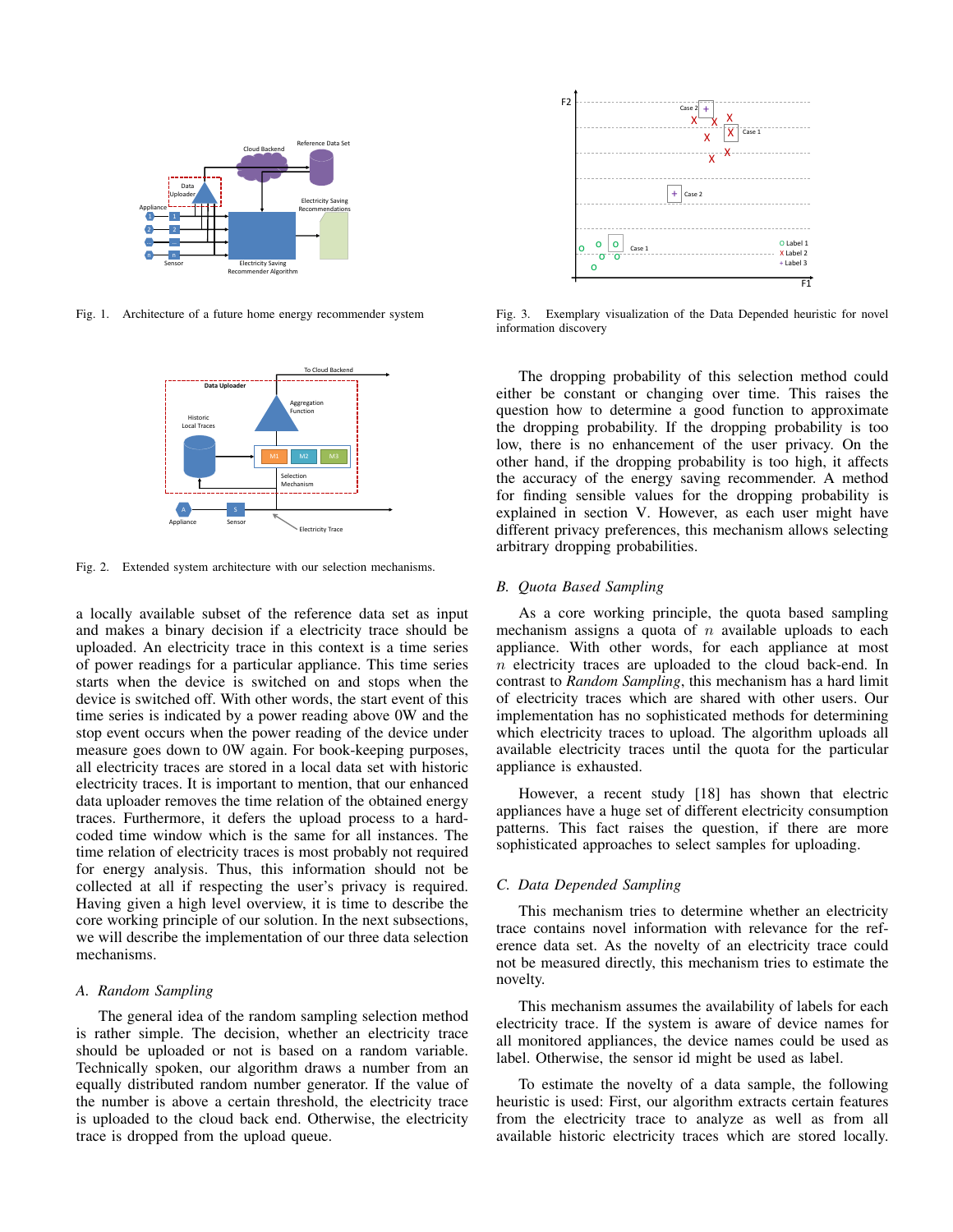Next, it uses the k-Nearest-Neighbors (kNN) algorithm to find k historic traces which are most similar to the current trace. Finally, our algorithm compares the labels of the k historic traces with the label of our current trace. If the labels are equal, the trace contains no novel information. If the labels are different, the trace might contain novel information. Unless stated otherwise, our implementation uses a Euclidean distance metric for finding the nearest neighbors.

This working principle is shown in Figure 3. In this example, we select two neighbors for comparison:  $k = 2$ . In case 1, all neighbors have the same label. Thus, the electricity trace will most probably contain no novel information and uploading is not required. Things look different in case 2. Here, the nearest neighbors have different labels. The reason for this might be a formerly unobserved behavior of the appliance or the observation of a new appliance.

Currently, our implementation relies on the following features: (1) The total energy of the electricity trace, (2) the length of the electricity trace, (3) the maximum observed power, (4) the average power, (5) a finger print extracted from the inrush power demand.

The supervised machine learning mechanism works best, if a certain amount of historic data from many different appliances is available. Only if a broad spectrum of different features is available in the search space, the algorithm can decide whether a sample is relevant or not. Nevertheless, this mechanism has no possibility to specify a user defined tradeoff between data quality and privacy.

## V. EVALUATION

We evaluate the efficacy of our proposed data minimization approaches in this section. First, we describe general assumption we made, in order to test our mechanisms. Next we describe the concrete evaluation setup. Finally, we demonstrate the effects of our approaches on the user privacy in our particular scenario.

The evaluation of our selection mechanisms is challenging. The reasons for this fact are twofold. First, there is no single measure which could be used to measure the privacy. To work around this issue, we assume a negative correlation between the amount of uploaded data and the user privacy. Thus, from a privacy point of view, it is best to upload as few electricity traces as possible. The second challenge is due to the fact that no ground-truth data for home energy saving recommender systems is available. Thus, the demanded amount of reference data for home energy recommender systems is still unknown and we could not directly measure the impact of our data minimization approach on the accuracy of those systems. In order to address this issue, we use a rather limited approach to generate energy recommendations. First, we use a device identification algorithm [19] to cross-check the label of the electricity trace. If the expected and the classified label match, we search for an instance with the same label and energy consumption lower than the energy consumption of the actual electricity trace instance. If such an instance exists, our algorithm could have made an energy saving recommendation. Next, we count all cases where a recommendation was made and all cases where no recommendation was possible. Building upon that, we define the accuracy of our recommender system as the number of recommendations found divided by the total number of all recommendations:

$$
a = \frac{count(r_{possible})}{count(r_{all})}
$$
 (1)

Using this metric, we could indicate whether the energy saving recommendation system is capable of finding energy wastage. However, this metric does not express the height of the saving potential. A reliable set of ground truth data would be required in order to apply such a metric.

### *A. Evaluation Setup*

We used the publicly available Tracebase [19] data set to evaluate our data minimization algorithms. This data set consists of energy traces from different common household appliances which were collected in different residential homes. More precisely, this data set consists of 1,270 power consumption records from 122 different appliances grouped in 31 different classes. Each of those power consumption records contains power measurements for a single appliance with a sample rate of roughly 1Hz over a period of 24h. Those records were collected using Plugwise Circles. Prior to the evaluation, we extracted 8,200 electricity traces from those power consumption records. According to our definition in Section III, each electricity starts when an appliance is switched on and stops when the appliance is switched off again.

### *B. Trade-off between Data Reduction and Accuracy Loss*

The goal of this experiment is to determine the trade-off between data reduction and accuracy. Good selection mechanisms should reduce the number of uploaded electricity traces as much as possible without reducing the recommendation accuracy. We test the effects of our selection mechanisms on the data reduction as well as on the recommendation accuracy in this experiment.

The setup of this experiment is as follows: We use the full set of 8,200 electricity traces as input for our selection mechanisms. The selection mechanism then decides for each input data sample whether it is important or not. Finally, we use all selected electricity traces to build an energy recommender and evaluate its performance as described in Section V-A. As the obtained results may depend on random variables or the order of the input data, we repeated this whole procedure 30 times.

The result of this experiment is shown in Figure 4. The xaxis of the plot shows the resulting data reduction and the y-axis shows the accuracy-loss. To evaluate *Random Sampling* mechanism, we varied the selection probability  $p$  from  $p = 0.05$  to  $p = 0.9$ . For high selection probabilities above 60%, this mechanism shows solid results with a low accuracy loss. For lower selection probabilities, the mechanism has a significant decrease of the accuracy. This effect is caused by an inappropriate selection of relevant electricity traces. Obviously, the resulting data reduction directly depends on the selection probability. To evaluate *Quota based Sampling*, we varied the quota  $q$  from 20 samples per class to 1,000 samples per class. However, this mechanism performs worse than the *Random*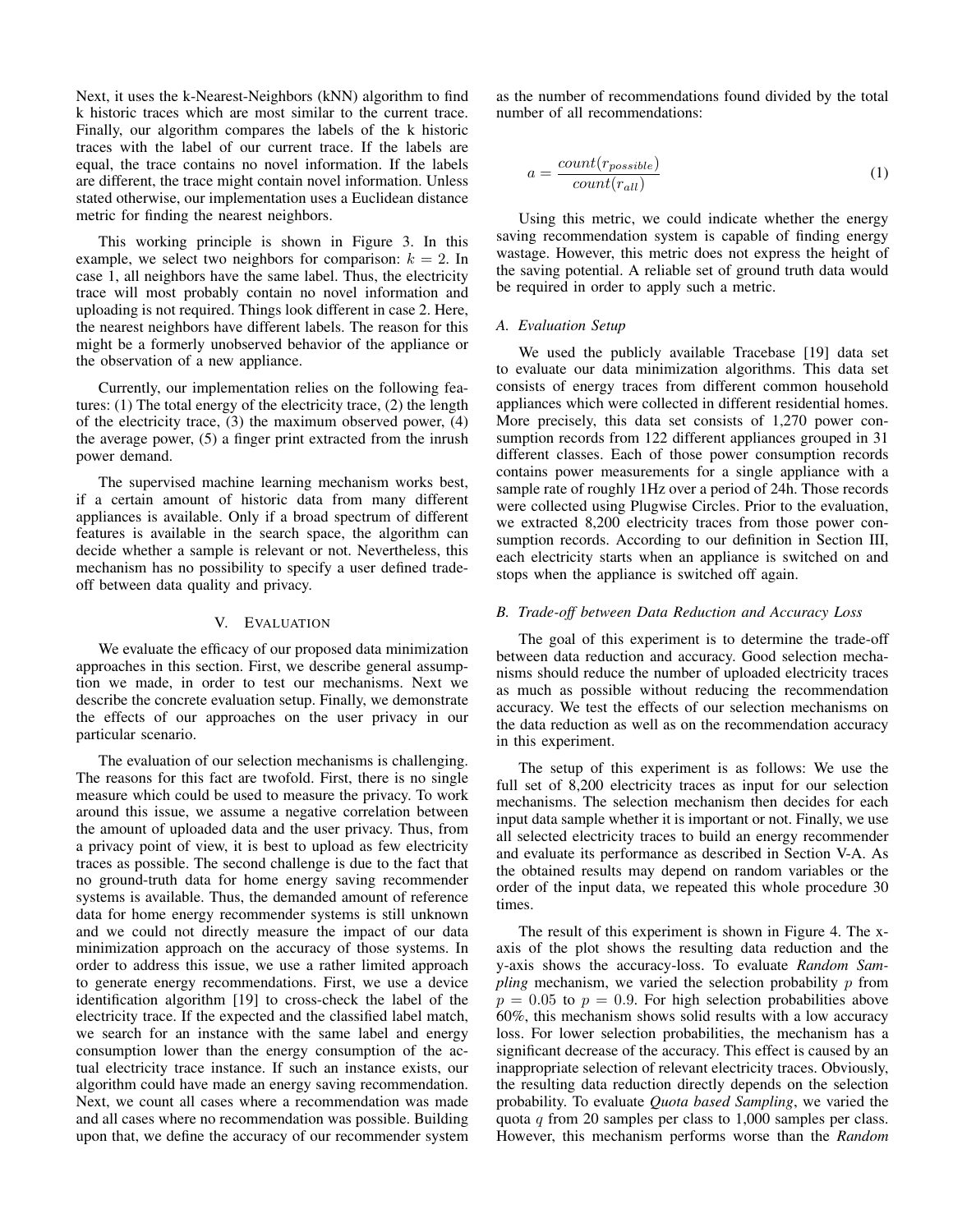

Fig. 4. The Data Depended Sampling provides a better trade-off between data reduction and accuracy loss than Random Sampling or Quota based Sampling.

*Sampling* for quotas below  $q = 30$ . For a quota values above  $q = 30$ , the mechanism converges to  $RandomSampling$ . For the *Data Depended Sampling* we varied k from 1 to 10. This selection mechanism performs significantly better than random sampling. This mechanism can achieve high data reductions with very small accuracy losses. Furthermore, values of  $k$ above 4 were not beneficial at all. For all values of  $k$  above 4, there was nearly no clear accuracy-loss observable. However, this mechanism cannot achieve arbitrary low data reductions. The lowest possible remaining data set size of 25% was achieved with  $k = 1$ .

In this experiment, the *Quota based Sampling* provides no benefits over the *Random Sampling* mechanism. It had equal or even worse results and is slightly more complex to configure. In this experiment, the *Data Depended Sampling* mechanism performed best. It was capable of reducing the resulting data set size by a factor of 2 without significant effects on the accuracy.

### *C. Time Dependence of Selection Mechanisms*

While observing macroscopic effects of our selection mechanisms in the first experiment, we now analyze the dropping probability over time. In terms of increasing the user privacy, the dropping probability of selection mechanisms should increase to 100% over time. When a system is newly installed, it is perfectly ok, if the selection mechanism finds new electricity traces to upload. However, when the system is used for a certain time window and no new appliances are present, the dropping probability should rise to 100%.

In order to evaluate this behavior, we used all electricity traces from our test data set and observed the selection decisions based on the number of previously available reference data points. The results of this experiment are shown in Figure 5. As expected, the *Random Sampling* has a constant dropping probability. The dropping probability of the *Data Depended Sampling* mechanism starts very low but rises quickly with an increasing set of reference data. However, during our experiments, it never reached a point where no new information is discovered. The reason for this may be a limited test data set observed in diverse environments. Nevertheless, the *Data Depended Sampling* mechanism achieved dropping probabilities of up to 80%. In this experiment, the *Quota based*



Fig. 5. The dropping probability of our Data Depended selection mechanism increases over time up to 80%.

*Sampling* mechanism worked best. With a low quota of 20 electricity traces per class, this mechanism could achieve very high dropping probabilities.

### VI. DISCUSSION AND FUTURE WORKS

In this section we will discuss our findings and their impact on energy saving recommendation systems. First, we will discuss the appropriate data granularity and then we will review means to enable privacy control for the user. Finally, we discuss how our approaches can be generalized to other problem domains.

In general, the data granularity should be as low as possible. A lower data granularity causes lower information content and thus fewer possibilities for privacy threats. This raises the question on the lowest possible data granularity for energy saving recommender systems. Unfortunately, there is no simple answer to this question. If the recommender system should be able to give appliance level recommendations, the total energy as well as the usage time for each appliance is sufficient in order to generate recommendations. If the recommender system should be able of detecting and recommending appropriate operating modes of an electrical appliance, much more data will be needed.

For the end user, the perceived privacy is very important. Only if the user feels comfortable with the behavior and capabilities of a sensing system, he starts to accept the system. Thus, it is important that the user has the possibility to finetune his preferences for privacy protection. As shown in Figure